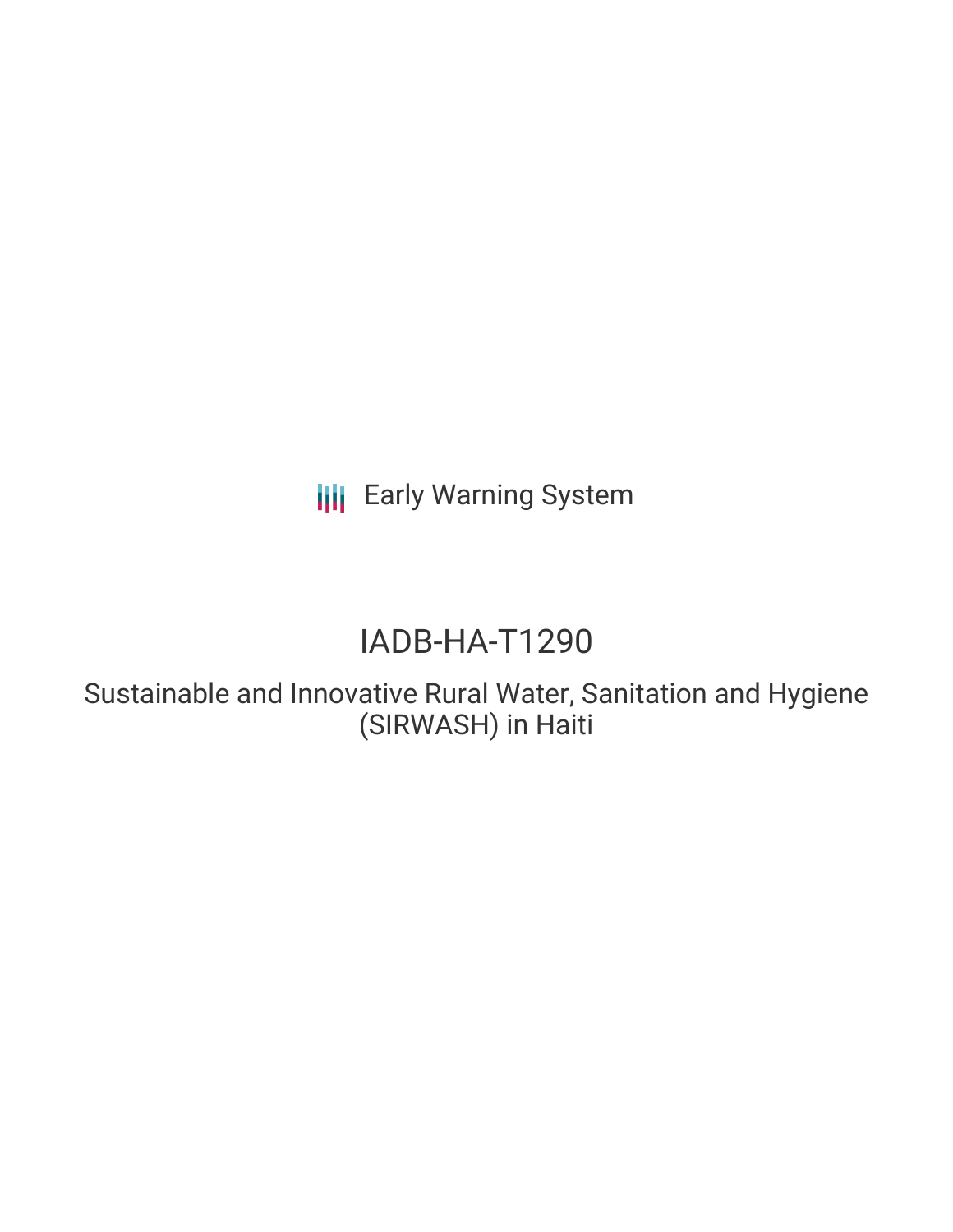

### **Quick Facts**

| <b>Countries</b>               | Haiti                                                           |
|--------------------------------|-----------------------------------------------------------------|
| <b>Financial Institutions</b>  | Inter-American Development Bank (IADB)                          |
| <b>Status</b>                  | Active                                                          |
| <b>Bank Risk Rating</b>        | U                                                               |
| <b>Voting Date</b>             | 2022-03-09                                                      |
| <b>Borrower</b>                | Government of Haiti                                             |
| <b>Sectors</b>                 | Law and Government, Technical Cooperation, Water and Sanitation |
| <b>Investment Type(s)</b>      | <b>Advisory Services</b>                                        |
| <b>Investment Amount (USD)</b> | $$0.65$ million                                                 |
| <b>Project Cost (USD)</b>      | $$0.65$ million                                                 |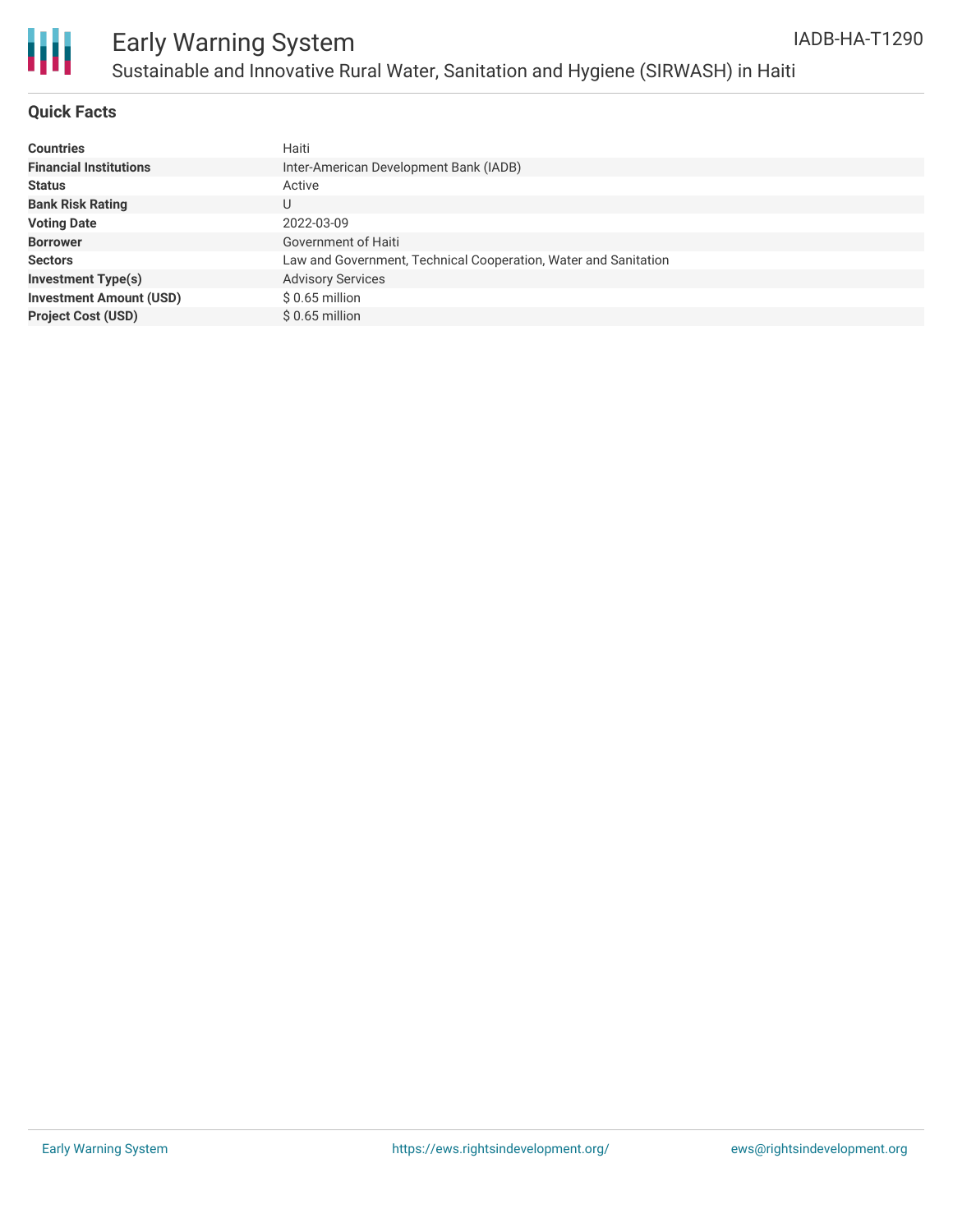

### **Project Description**

The overall objective of SIRWASH (Sustainable and Innovative Rural Water, Sanitation, and Hygiene services) in Haiti is to contribute to closing the gaps in coverage and quality of rural Water, Sanitation and Hygiene (WASH) services, which are socially acceptable, affordable and sustainable, thus contributing to fostering the necessary capacities and creating and enabling environment to make changes over time. The intervention will use a three-pronged approach of: 1) policy influencing, 2) innovation and 3) knowledge management with a strong focus on leveraging partnerships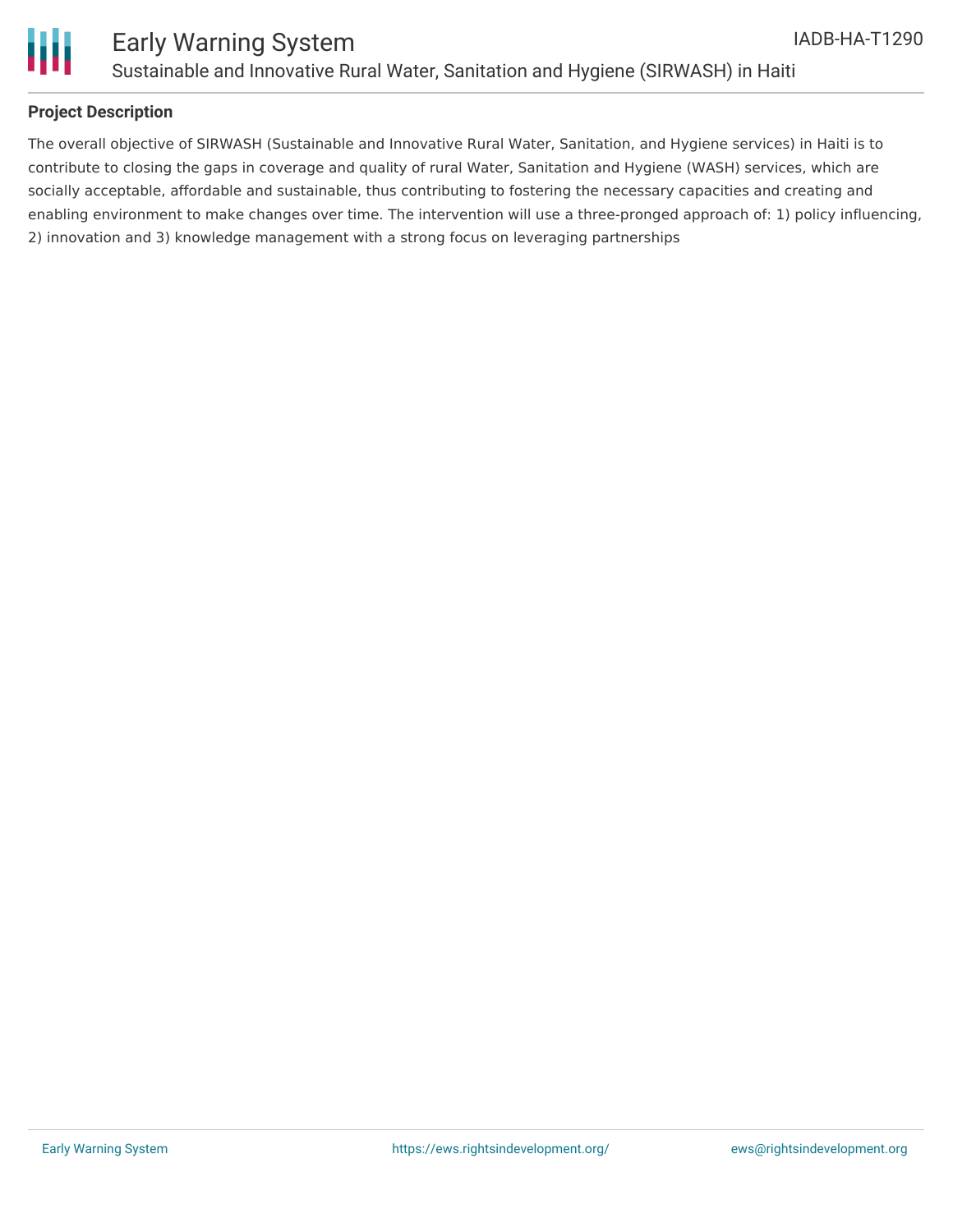

# Early Warning System Sustainable and Innovative Rural Water, Sanitation and Hygiene (SIRWASH) in Haiti

### **Investment Description**

• Inter-American Development Bank (IADB)